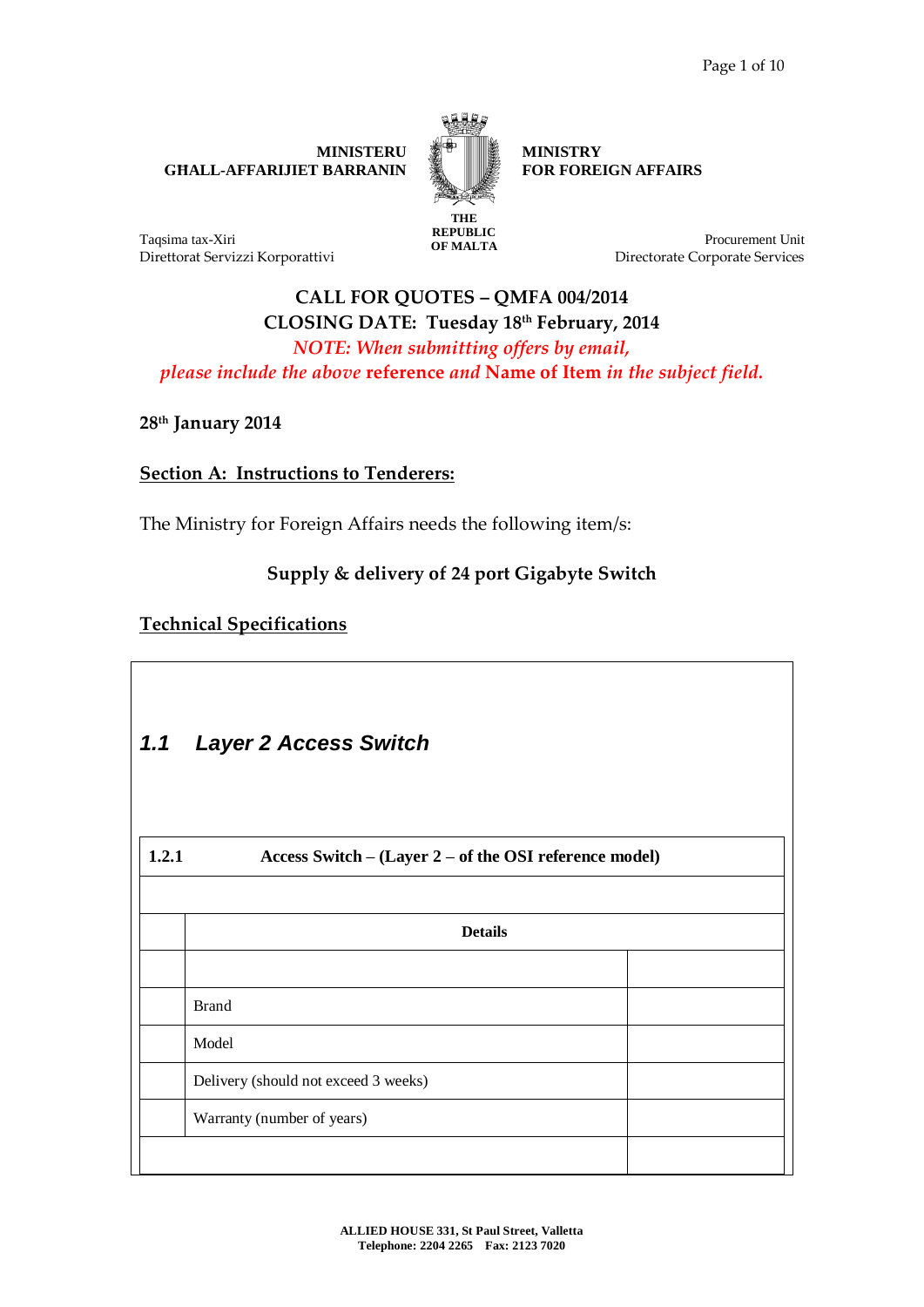|                     |                                                                                                                                                                                   | Compliance                |  |
|---------------------|-----------------------------------------------------------------------------------------------------------------------------------------------------------------------------------|---------------------------|--|
| Ref<br>$\mathbf{m}$ | <b>Physical Characteristics</b>                                                                                                                                                   | Circle your<br>submission |  |
|                     | 1 Rack Unit height.                                                                                                                                                               | YES / NO                  |  |
|                     | Supplied with Telco type brackets for 19-inch Telco type racks.                                                                                                                   | YES / NO                  |  |
|                     | Mounts in EIA Standard 19-inch Telco type racks.                                                                                                                                  | YES / NO                  |  |
|                     | Internal Power Supply Unit - (200-240 Voltage - Alternative<br>Current) complete with (UK AC-IEC - C13 10-13 AMP) AC Power<br>cable.                                              | YES / NO                  |  |
|                     | <b>Architecture &amp; Performance:</b>                                                                                                                                            |                           |  |
|                     | Supports Stacking architecture with single IP address for<br>management.                                                                                                          | YES / NO                  |  |
|                     | Throughput: 41 million packets per second (Minimum).                                                                                                                              |                           |  |
|                     | Note: As part of the response, bidders are to specify the throughput<br>of the specified switch.                                                                                  | YES / NO                  |  |
|                     | Switching fabric performance - 56 Gbps (Minimum).                                                                                                                                 |                           |  |
|                     | Note: As part of the response, bidders are to specify the switching<br>fabric performance of the Flash Memory of the specified switch.                                            | YES / NO                  |  |
|                     | MAC Address table size - 16,000 entries (Minimum).                                                                                                                                |                           |  |
|                     | Note: As part of the response, bidders are to specify the size of the<br>MAC Address table of the specified switch.                                                               | YES / NO                  |  |
|                     | Minimum support of 512 VLANS                                                                                                                                                      |                           |  |
|                     | Note: As part of the response, bidders are to specify the maximum<br>number of VLANS                                                                                              | YES / NO                  |  |
|                     | <b>Ports Density &amp; Memory:</b>                                                                                                                                                |                           |  |
|                     | Minimum 24 Auto-Negotiation, Auto-MDIX, RJ45 10/100/1000<br>ports compliant with IEEE 802.3 (10Base-T), IEEE 802.3u<br>(100Base-TX) and with IEEE 802.3ab (1000Base-T) standards. |                           |  |
|                     | Duplex:                                                                                                                                                                           | YES / NO                  |  |
|                     | 10BASE-T or 100BASE-TX:- half or full duplex                                                                                                                                      |                           |  |
|                     | 1000BASE-T:- full duplex only                                                                                                                                                     |                           |  |
|                     | Note: The specified ports must not from part of a combo ports<br>group.                                                                                                           |                           |  |
|                     | Minimum 4 fixed Small Form-factor Pluggable (SFP) slots                                                                                                                           | YES / NO                  |  |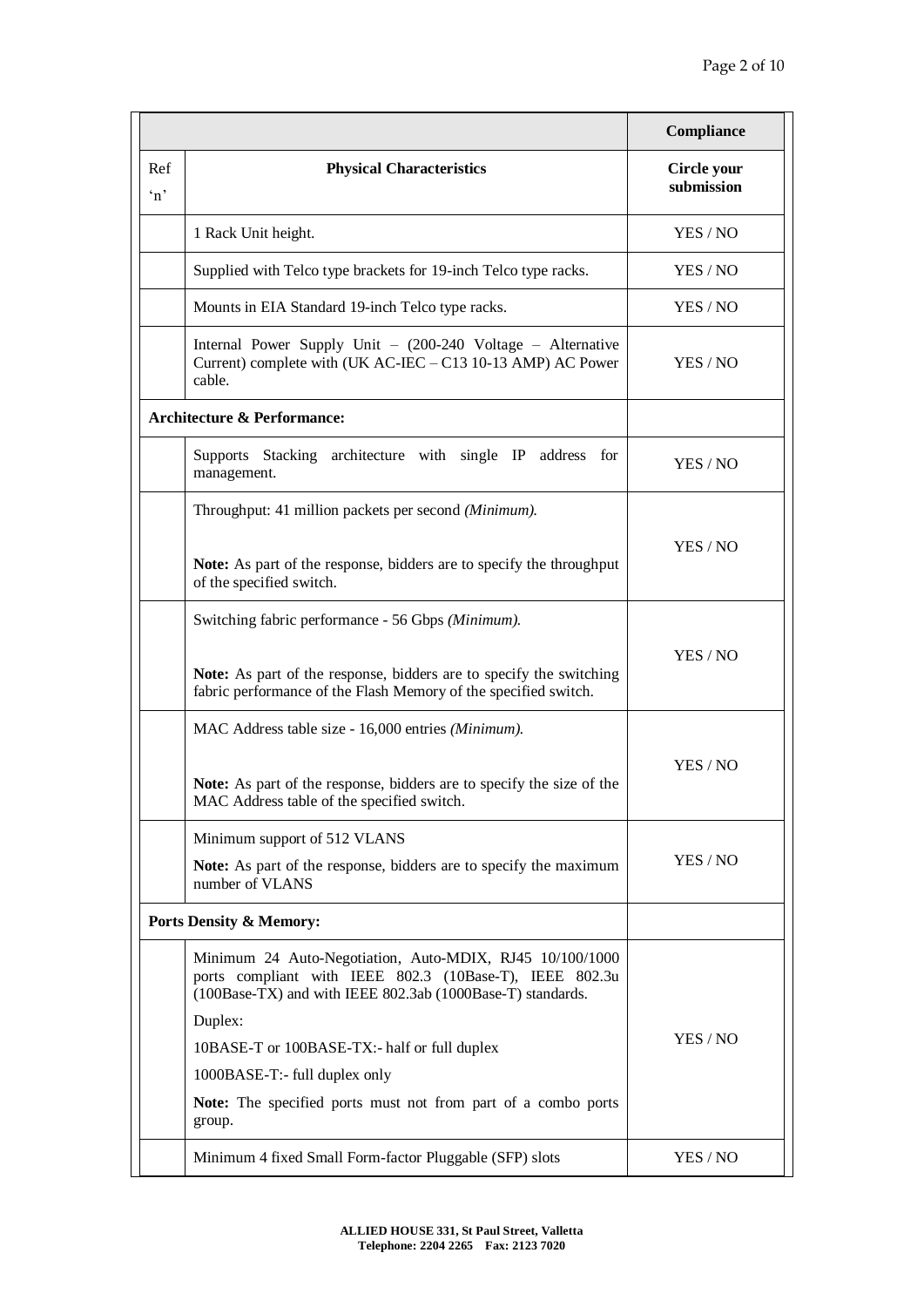| Mini-GBIC open slots for optical 1000Base-SX or 1000Base-LX<br>Gigabit or 1000Base-LH Gigabit Fibre Ports.                                                                                                                                                                                                                                                                                                                                                                                  |          |
|---------------------------------------------------------------------------------------------------------------------------------------------------------------------------------------------------------------------------------------------------------------------------------------------------------------------------------------------------------------------------------------------------------------------------------------------------------------------------------------------|----------|
| Note: The specified ports must not from part of a combo ports<br>group.                                                                                                                                                                                                                                                                                                                                                                                                                     |          |
| 1 RJ-45 and/or 1 USB micro-B Management Console Port for out-<br>of-band management.                                                                                                                                                                                                                                                                                                                                                                                                        | YES / NO |
| No Redundant Power Supply (RPS) Port required                                                                                                                                                                                                                                                                                                                                                                                                                                               | YES / NO |
| Flash Memory - 128MB (Minimum).                                                                                                                                                                                                                                                                                                                                                                                                                                                             |          |
| Note: As part of the response, bidders are to specify the memory<br>size of the Flash Memory of the specified switch.                                                                                                                                                                                                                                                                                                                                                                       | YES / NO |
| DDR3 DIMM - 256MB (Minimum).                                                                                                                                                                                                                                                                                                                                                                                                                                                                |          |
| Note: As part of the response, bidders are to specify the memory<br>size of the SDRAM of the specified switch.                                                                                                                                                                                                                                                                                                                                                                              | YES / NO |
| <b>Management / Monitoring:</b>                                                                                                                                                                                                                                                                                                                                                                                                                                                             |          |
| Management through Command Line Interface (CLI) and Hyper<br>Text Transfer Protocol (HTTP) Web browser GUI Interface.                                                                                                                                                                                                                                                                                                                                                                       | YES / NO |
| RFC-792 Internet Control Management Protocol (ICMP).                                                                                                                                                                                                                                                                                                                                                                                                                                        | YES / NO |
| RFC-3376 Internet Group Management Protocol (IGMP) Version 3.                                                                                                                                                                                                                                                                                                                                                                                                                               | YES / NO |
| RFC-783 - Trivial File Transfer Protocol (TFTP) Revision 2.                                                                                                                                                                                                                                                                                                                                                                                                                                 | YES / NO |
| RFC-951/RFC-1542 IP/UDP Bootstrap Protocols (BOOTP).                                                                                                                                                                                                                                                                                                                                                                                                                                        | YES / NO |
| Troubleshooting protocol such as IEEE 802.1AB Link Layer<br>Discovery Protocol (LLDP) or equivalent to test and discover Layer<br>2 point-to-point connectivity. This protocol periodically must check<br>connectivity and shall send update messages. The message must<br>include details such as, (device name, device capabilities, device<br>software version, and device IP address).<br>Note: As part of the response, bidders are to specify the protocol<br>and it's version number | YES / NO |
| RFC-2030 Simple Network Time Protocol (SNTP) Version 4.                                                                                                                                                                                                                                                                                                                                                                                                                                     | YES / NO |
| RFC-868 Time Protocol which provides a way to poll the current<br>time from a time server.                                                                                                                                                                                                                                                                                                                                                                                                  | YES / NO |
| RFC-854 Telnet Protocol.                                                                                                                                                                                                                                                                                                                                                                                                                                                                    | YES / NO |
| HTML Management Interface.                                                                                                                                                                                                                                                                                                                                                                                                                                                                  | YES / NO |
| Simple Network Management Protocol (SNMP) versions 1,2c and<br>3.                                                                                                                                                                                                                                                                                                                                                                                                                           | YES / NO |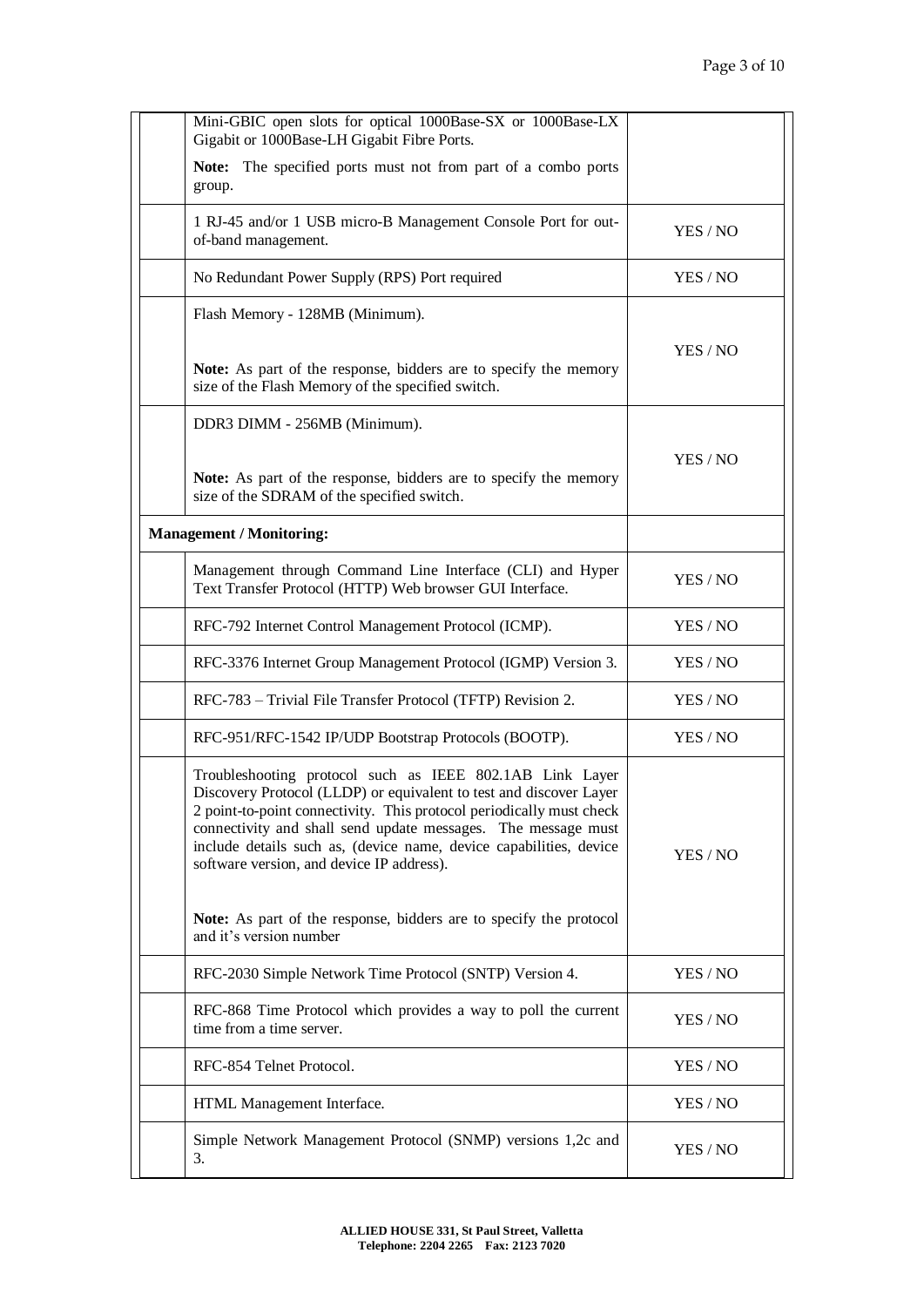| Device must be fully compatible and fully controllable through one<br>of the following already installed management tools                                                                                                                                                                                                                                                                                                                  |          |
|--------------------------------------------------------------------------------------------------------------------------------------------------------------------------------------------------------------------------------------------------------------------------------------------------------------------------------------------------------------------------------------------------------------------------------------------|----------|
| Cisco works LMS Ver4.2 or HP Procurve Manager Ver4.00                                                                                                                                                                                                                                                                                                                                                                                      |          |
| Suppliers may also specify an alternative management application<br>tool, should this provide the following minimum features :-                                                                                                                                                                                                                                                                                                            |          |
| Mass configuration deployments,                                                                                                                                                                                                                                                                                                                                                                                                            |          |
| Automatic device configuration backup,                                                                                                                                                                                                                                                                                                                                                                                                     |          |
| Mass operating system upgrades,                                                                                                                                                                                                                                                                                                                                                                                                            |          |
| Secure web access management interface,                                                                                                                                                                                                                                                                                                                                                                                                    |          |
| Support SNMP V2, V2c & V3,<br>٠                                                                                                                                                                                                                                                                                                                                                                                                            |          |
| Manage devices through encrypted protocols such as SSH<br>and HTTPS.                                                                                                                                                                                                                                                                                                                                                                       | YES / NO |
| Preferably these tools should also provide :-                                                                                                                                                                                                                                                                                                                                                                                              |          |
| Configuration change audit.                                                                                                                                                                                                                                                                                                                                                                                                                |          |
| The cost of the alternative management application tool should be<br>quoted separately. The additional quotation should be annexed with<br>the submission and should indicate the cost of all necessary licences<br>to install the software in a virtual environment. The supplier should<br>also quote the installation/configuration of the new management<br>application and the cost of training required to support the<br>equipment. |          |
| <b>MIB</b> support:                                                                                                                                                                                                                                                                                                                                                                                                                        |          |
| RFC-2618 Authentication Dial-In User Service (RADIUS) Client<br>$(MIB)$ .                                                                                                                                                                                                                                                                                                                                                                  | YES / NO |
| RFC-2620 RADIUS Accounting Client MIB                                                                                                                                                                                                                                                                                                                                                                                                      | YES / NO |
| RFC-2674 Managed Objects for Bridges with Traffic Classes,<br>Multicast Filtering and Virtual LAN Extensions.                                                                                                                                                                                                                                                                                                                              | YES / NO |
| RFC-1493 Managed Object for Bridges (MIB).                                                                                                                                                                                                                                                                                                                                                                                                 | YES / NO |
| RFC-2863 Interfaces Group (MIB).                                                                                                                                                                                                                                                                                                                                                                                                           | YES / NO |
| RFC-1213 Management Information Base for TCP/IP Network<br>Management (MIB II).                                                                                                                                                                                                                                                                                                                                                            | YES / NO |
| RFC-2737 Entity (MIB) Version 2.                                                                                                                                                                                                                                                                                                                                                                                                           | YES / NO |
| RFC-2665 Managed Object for Ethernet-like Interface type (MIB).                                                                                                                                                                                                                                                                                                                                                                            | YES / NO |
| RFC-2819 Remote Network Monitoring Management Information<br>Base.                                                                                                                                                                                                                                                                                                                                                                         | YES / NO |
| RFC-2613 Remote Network Monitoring MIB Extensions for                                                                                                                                                                                                                                                                                                                                                                                      | YES / NO |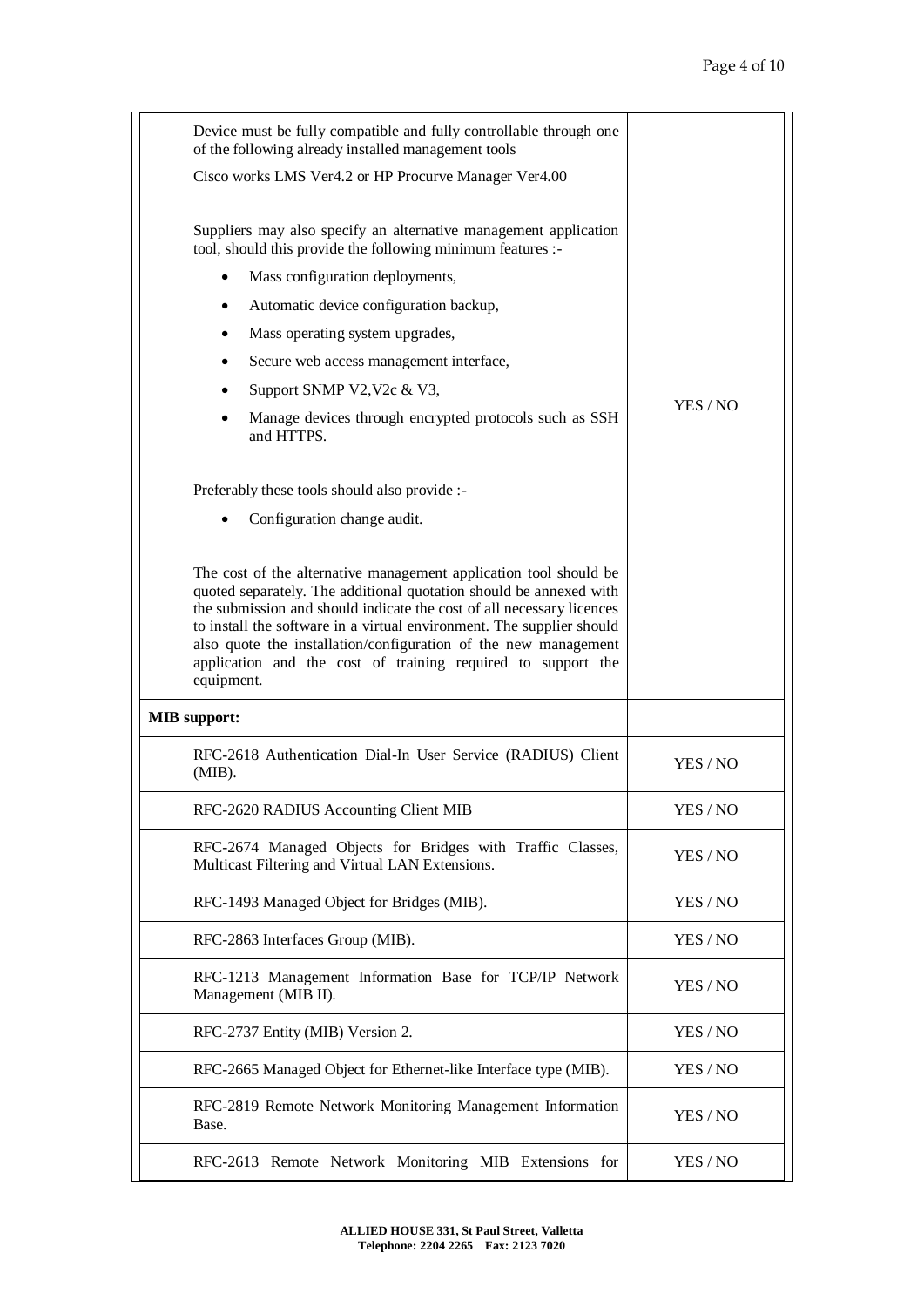| Switched Networks (MIB).                                                                                    |          |
|-------------------------------------------------------------------------------------------------------------|----------|
| RFC-2021 Remote Network Monitoring Management Information<br>Base Version 2 using SMIv2.                    | YES / NO |
| <b>Security:</b>                                                                                            |          |
| RFC-1492 Access Controller Access Control Systems Plus<br>(TACACS+).                                        | YES / NO |
| Secure Shell (SSHv1, SSHv2) Protocols.                                                                      | YES / NO |
| Secure Sockets Layer (SSL).                                                                                 | YES / NO |
| IEEE 802.1x Port-Based Access Authentication standard.                                                      | YES / NO |
| IEEE 802.1x with Guest Vlan.                                                                                | YES / NO |
| RFC-2138 Radius Authentication.                                                                             | YES / NO |
| RFC-2866 Radius Accounting.                                                                                 | YES / NO |
| Quality of Service (QOS)/Class of Service (COS):                                                            |          |
| RFC 2474 Differentiated Services precedence, with 4 queues per<br>port                                      | YES / NO |
| RFC 2475 Differentiated Services Architecture                                                               | YES / NO |
| RFC 2597 Differentiated Services Assured Forwarding (AF)                                                    | YES / NO |
| RFC 2598 Differentiated Services Expedited Forwarding (EF)                                                  | YES / NO |
| <b>Other Protocols &amp; Standards:</b>                                                                     |          |
| IEEE 802.3x Flow Control protocol.                                                                          | YES / NO |
| IEEE 802.3ab 1000Base-TX.                                                                                   | YES / NO |
| IEEE 802.1d Spanning Tree Protocol (STP).                                                                   | YES / NO |
| IEEE 802.1w Rapid Convergence Spanning Tree Protocol (RSTP).                                                | YES / NO |
| IEEE 802.1s Multiple Spanning Tree Protocol (MSTP).                                                         | YES / NO |
| IEEE 802.1ad Link Aggregation Control Protocol (LACP).                                                      | YES / NO |
| IEEE 802.1q VLANs Support.                                                                                  | YES / NO |
| IEEE 802.1q VLAN Tagging.                                                                                   | YES / NO |
| IEEE 802.1p Layer 2 Quality of Service / Class of Service<br>(QoS/CoS) Protocol for Traffic Prioritization. | YES / NO |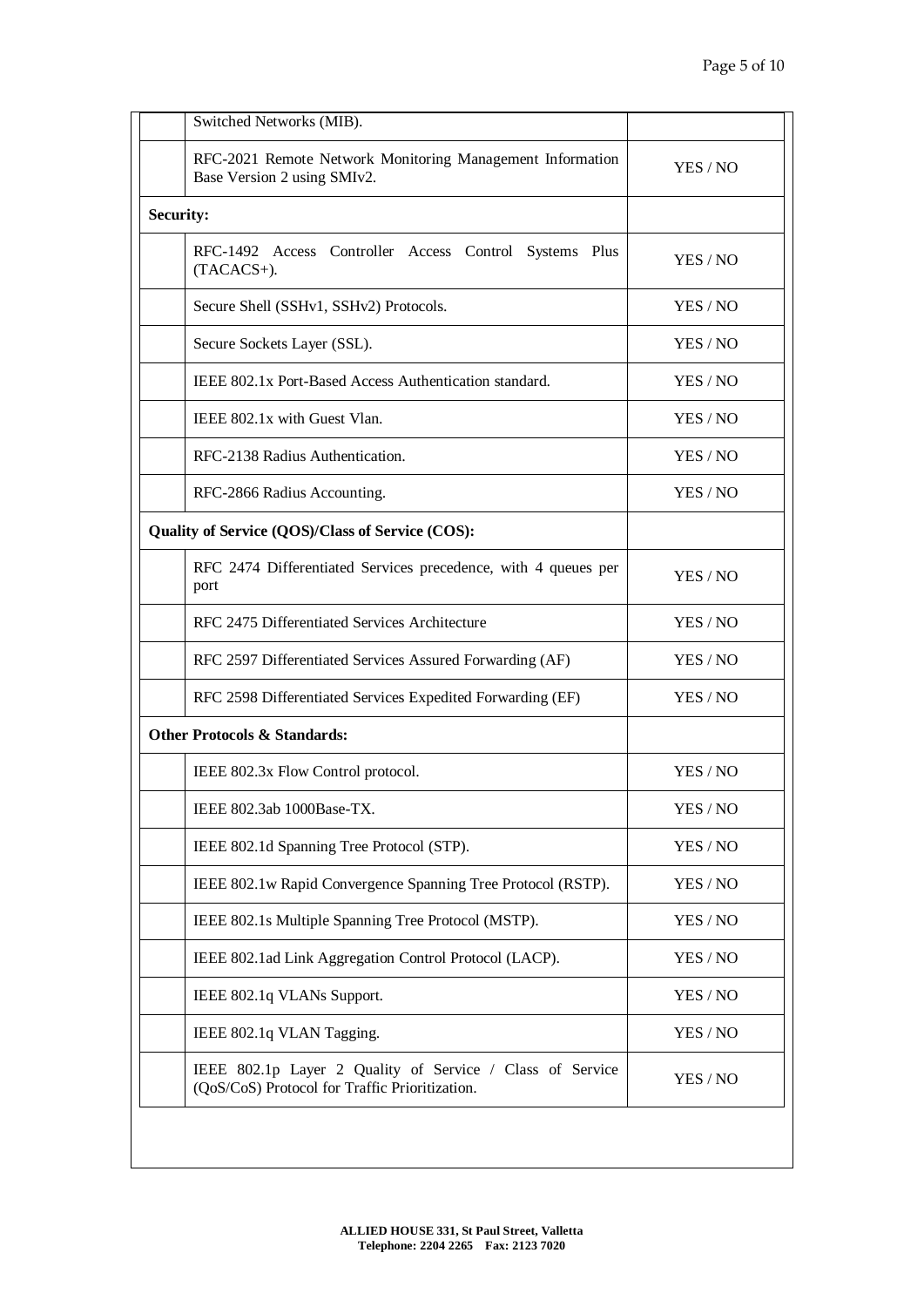# **Section B: Offer**

# **Schedule of Prices**

| <b>Item</b> | Description                                                        | Qty | Unit | <b>Unit Price</b> | <b>Total Price</b> |
|-------------|--------------------------------------------------------------------|-----|------|-------------------|--------------------|
|             |                                                                    |     |      | in $\epsilon$     | in $\epsilon$      |
|             |                                                                    |     |      | including         | including          |
|             |                                                                    |     |      | VAT and           | VAT and            |
|             |                                                                    |     |      | <b>Delivery</b>   | <b>Delivery</b>    |
|             |                                                                    |     |      | <b>Charges</b>    | <b>Charges</b>     |
| 1.2.1       | Access Switch – $(Layer 2 –$<br>of the OSI reference<br>model)     | 10  |      |                   |                    |
|             | Grand Total Price in $\epsilon$ including VAT and Delivery Charges |     |      |                   |                    |

# **Company Information:**

| Full name of company              |  |
|-----------------------------------|--|
| <b>Address of Company</b>         |  |
| Full name of contact person       |  |
| Contact Telephone Number /        |  |
| Mobile Number & Fax Number        |  |
| <b>Email Address</b>              |  |
| VAT/Registration number           |  |
| Quotation Date                    |  |
|                                   |  |
| Literature, Drawings, Digital     |  |
| Images and / or technical data of |  |
| item being quoted                 |  |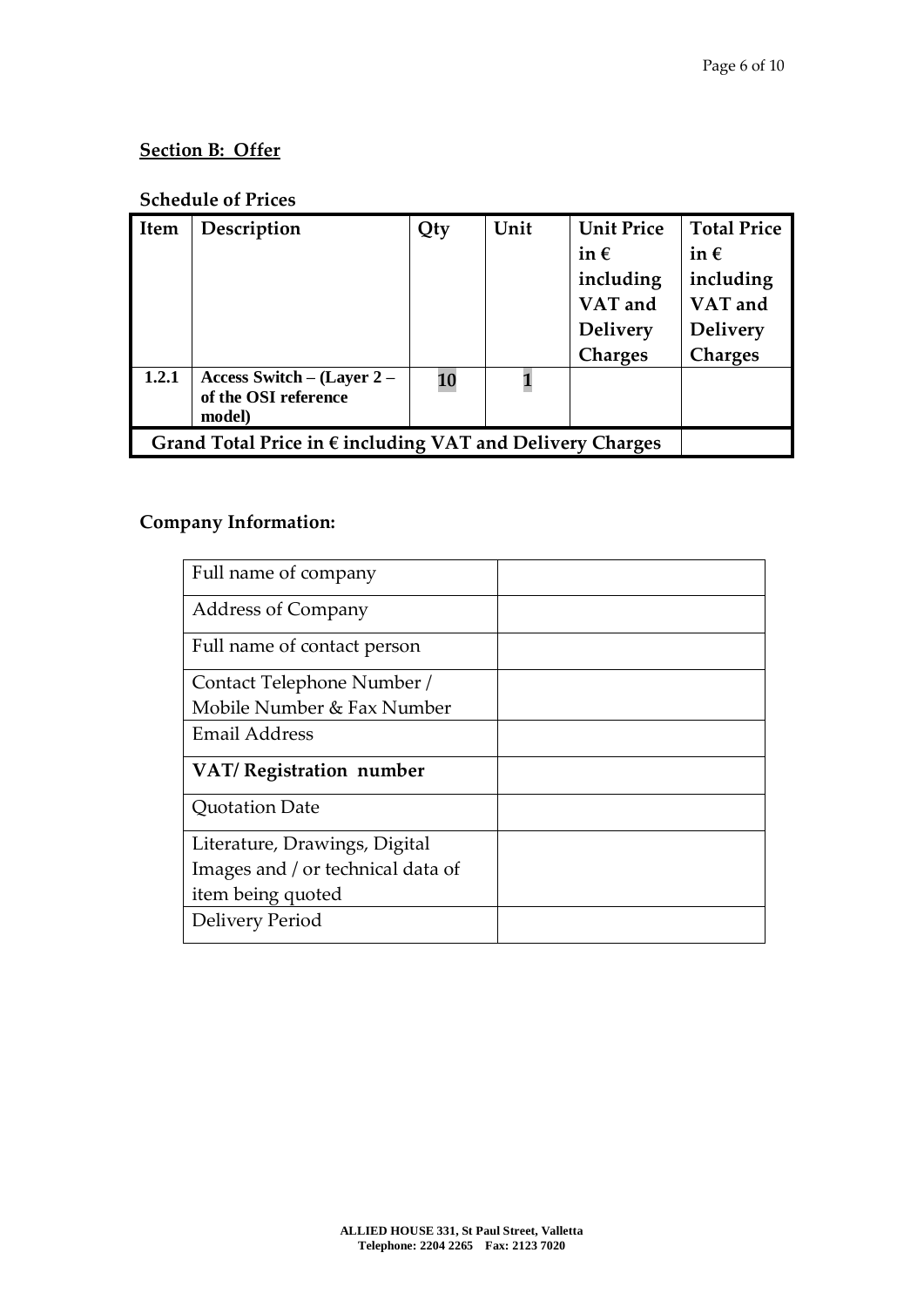### **Section C; Terms and Conditions**

- 1. You are kindly requested to submit your quote/s for the above item/s. **All quotes should include the following information**:
	- Full name of company,
	- Address of Company,
	- Full name of contact person,
	- Contact Telephone Number / Mobile Number & Fax Number,
	- Email Address,
	- **VAT number**,
	- Ouotation Date,
	- Literature, Drawings, Digital Images and / or technical data of item being quoted,
	- Estimate of delivery period.
- 2. Please note that quotes are to be submitted in **Euro currency** (Lm currency for reference). Prices quoted are to be quoted Duty Delivery Paid and VAT component quoted separately. Where a payment transaction does not include a currency conversion, the payee shall pay the charges levied by his payment service provider, and the payer shall pay the charges levied by his payment service provider.
- 3. Quotes must be provided in Word, Excel, pdf or jpg formats. When links are provided for Technical Specifications, these should lead to the website and must not require the downloading of any programs, the creation of accounts or other functions. Other formats will NOT be considered.
- 4. Please note that **ALL** quotes must include the Reference number together with the name of item being requested. The quote must be accompanied by **a technical offer** that clearly describes the characteristic of the product/ service or works being offered. In cases, where this information is not included, the Contracting Authority reserves the right NOT to consider the quote.
- 5. Quotes can be sent either through email or brought by hand, in which case they should be inserted in the **Tender Box found at the Directorate Corporate Services, Ministry for Foreign Affairs, Level 4, 331, Allied House, St Paul Street, Valletta. Quotes can be brought by hand from Monday to Friday between 8.00 am and 12.00 pm only**. Offers received via E-mail will be inserted in a sealed envelope and posted in the respective box.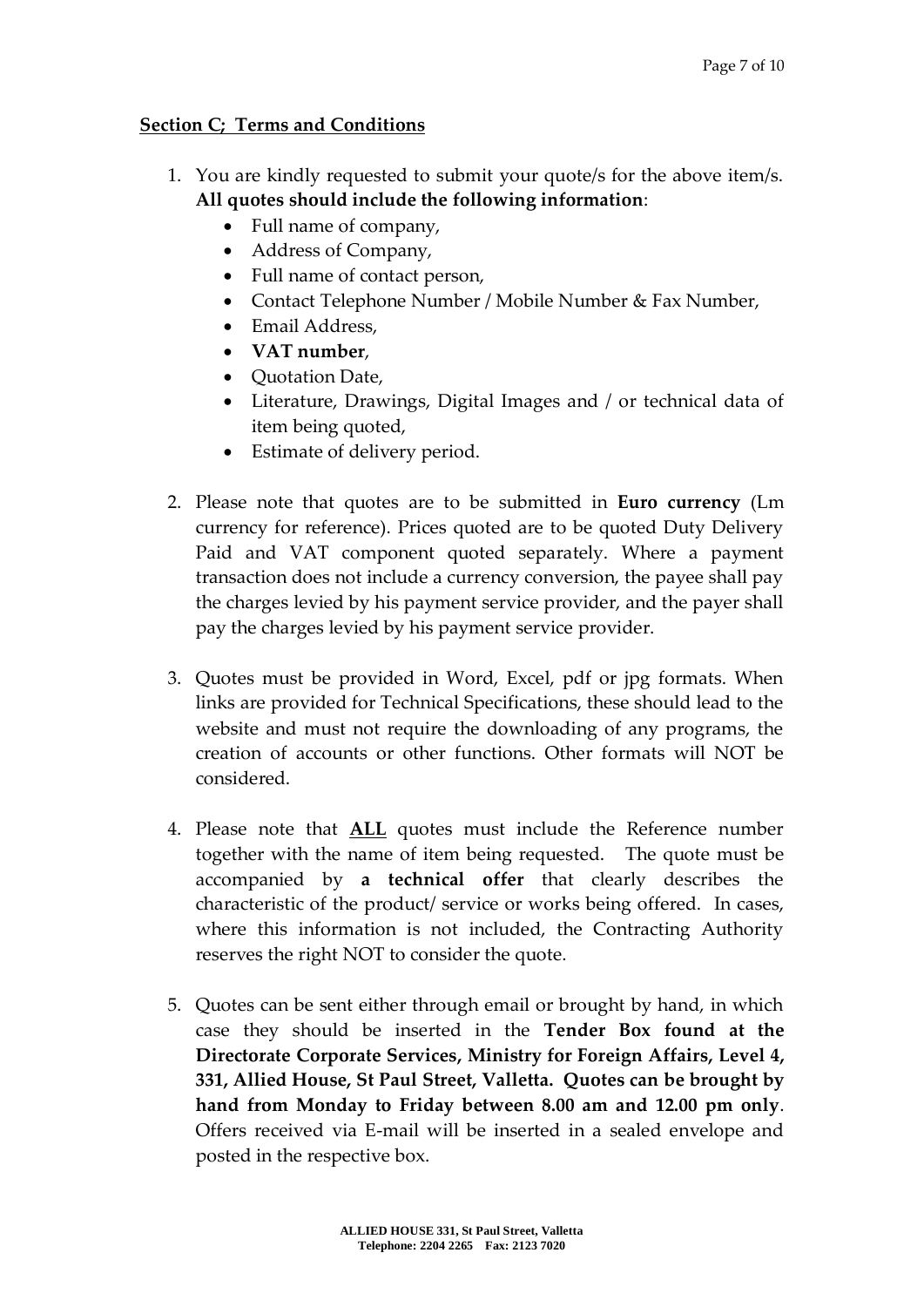6. Quotes must be valid for a minimum of 90 days.

#### 7. **Delivery costs must be included in all received quotes.**

- Prices are to include delivery costs. The Bidder is advised to contact Valletta Local Council to familiarise self with any charges, permits and any other obligations that are to be borne by the contractor to effect delivery. The Contracting Authority shall not be charged with any other charges on delivery which were not reflected in the respective bid.
- If a crane or other machinery is to be used, reference is being made to this form which is to be filled in and submitted to the Local Council. For further information kindly contact local council on 21234141 or 21251397.

[http://www.snapadministration.com/snapdatafiles/files/CityOfValletta/633823159651745](http://www.snapadministration.com/snapdatafiles/files/CityOfValletta/633823159651745000.pdf) [000.pdf](http://www.snapadministration.com/snapdatafiles/files/CityOfValletta/633823159651745000.pdf)

- 8. **The Government reserves the right to**
	- **impose Penalties if items are not delivered within the time stipulated in the quote submitted by the awarded tenderer, which must never exceed** *three weeks* **from date of order**
	- **purchase a quantity of items on behalf of the awarded tenderer if the awarded tenderer fails to deliver the items within the time stipulated in the quote submitted by the same tenderer, which must never exceed** *three weeks* **from date of order.**
- 9. Clarifications can be sought up to **THREE WORKING DAYS (i.e. exactly 72 hours effective from the time the Call for Quotation is sent to the Contracting Authority)** before the closing date.
- 10. Tenderers must quote all components of the price **inclusive** of taxes, customs and import duties and any discounts. Tenderers not registered with the VAT authority in Malta, must **still** include in their financial offer any VAT that the contracting authority may have to pay either in Malta or the country where the tenderer is registered irrespective of the reverse charge mechanism. The financial offer will be considered as the total financial cost to the contracting authority including any VAT that may have to be paid not through the winning tenderer. Except as may otherwise be provided for in the contract, no payment will be made for items which have not been costed.
- 11. All Suppliers/contractors are advised to bid their rates and prices on the appropriate Schedule of Rates provided above. No offers are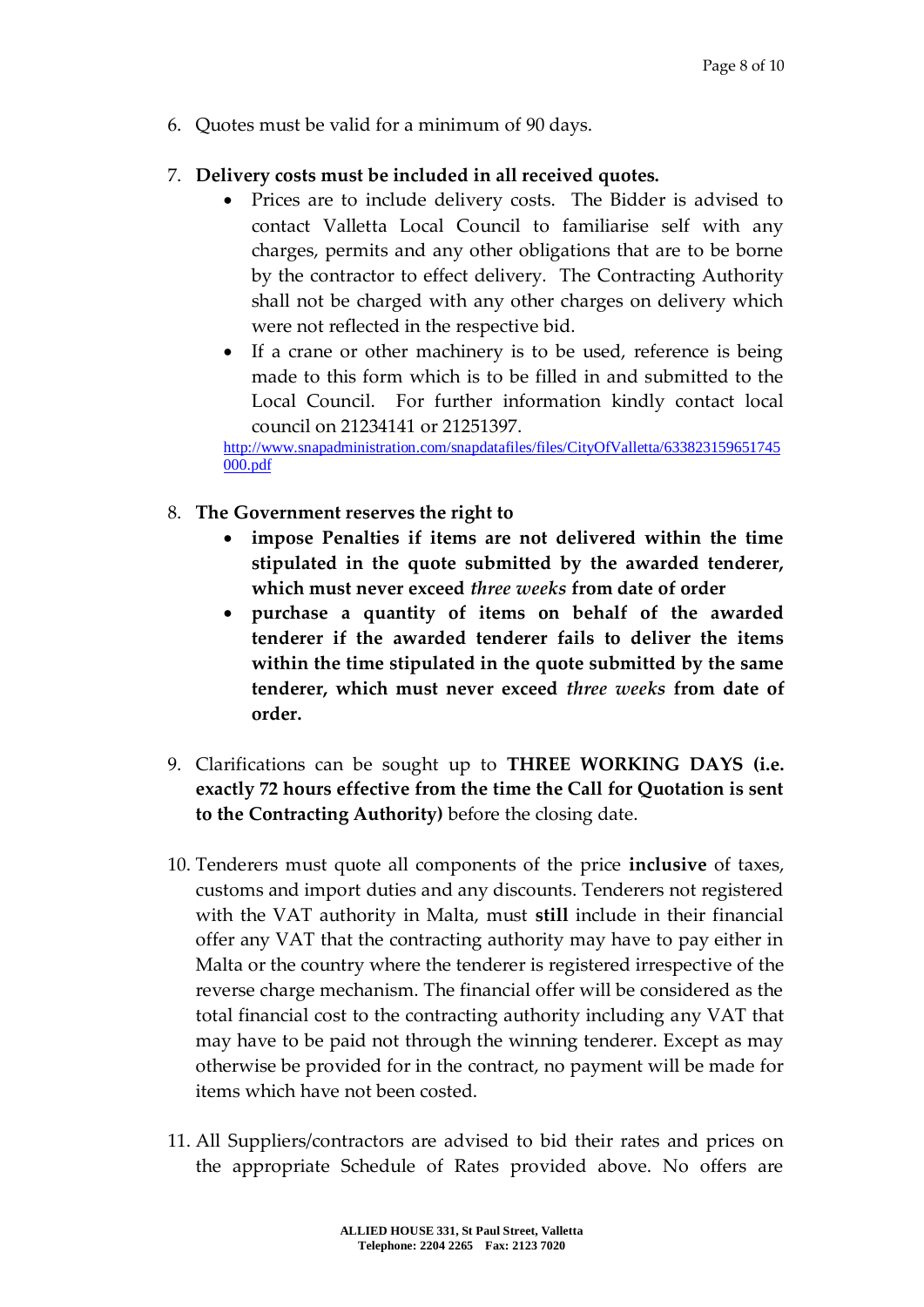accepted if are found not in accordance with or deviate from the original Schedule of Rates provided with this Advert.

- 12. If the tenderer offers a discount, the discount must be absorbed in the rates of the Bill of Quantities/Financial Statement. The prices for the contract, must include all of the works to be provided. The prices quoted are fixed and not subject to revision or escalation in costs.
- 13. The clauses in Italics are applicable only for Products which must carry the CE Mark as per Maltese and European Legislation
	- *Tenderers must conform with CE standards and any applicable local legislations and thus, shall be bound to submit the Declaration of Conformity upon request. (where applicable)*
	- *Quoted Item is to include CE mark wording, basic compliance requirements and certifications on specifications. The CE mark is to be present on the outer pack, instructions leaflet, and where possible, on the product itself. The CE-mark must be in a specific format as shown in Figure 1. No other marks will be considered acceptable. (where applicable)*



*Figure 1 –CE Mark*

- *Quoted Item is to display relevant information and warnings as specified in Annex 1 Section 13 of Directive 93/42/EEC. (where applicable)*
- 14. Given information, specifications and manuals must be in English or Maltese. Tenderers submitting information, specifications and manuals in other languages only will be automatically disqualified. (where applicable)
- 15. The outer pack and leaflet of the Quoted item is to bear the FULL name and address of the manufacturer. The product itself, where possible, must also bear the FULL name and address of the manufacturer. If the manufacturer is based outside EU, the full name and full address of his officially appointed EU authorised representative must also be present. Thus, products manufactured outside the EU are to bear TWO addresses. (where applicable)
- 16. Items offered that do not conform to specifications will not be considered.